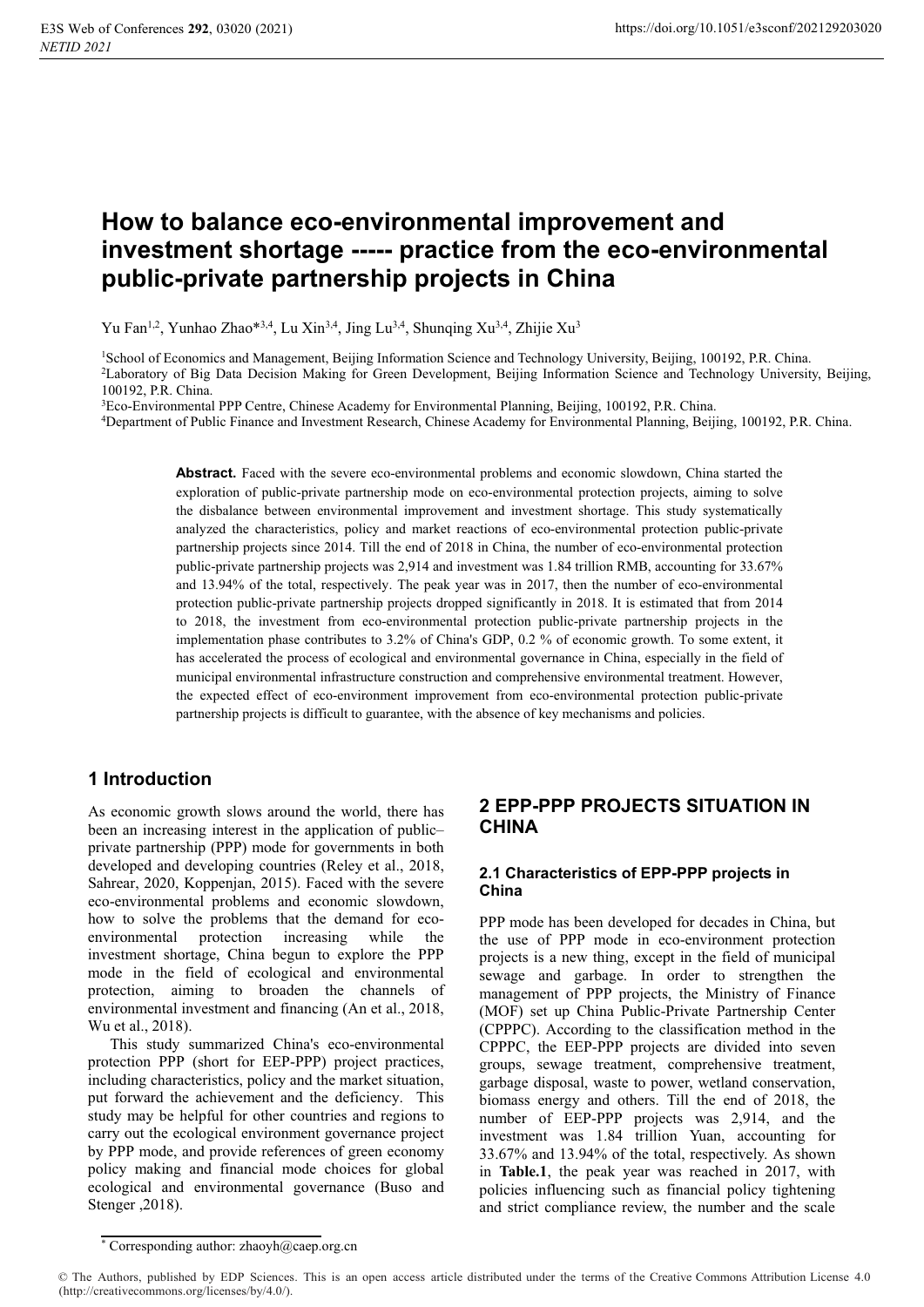#### of EEP-PPP projects in CPPPC both dropped significantly in 2018.

| Contents                           |                                       | before<br>2014 | 2014   | 2015    | 2016    | 2017    | 2018    |
|------------------------------------|---------------------------------------|----------------|--------|---------|---------|---------|---------|
| <b>EEP-PPP</b><br>in CPPPC         | Investment<br>scale<br>(billion yuan) | 22.177         | 59.134 | 357.036 | 366.091 | 808.662 | 224.507 |
|                                    | Projects<br>numbers                   | 66             | 131    | 657     | 635     | 1084    | 341     |
| <b>EEP-PPP</b><br>in market<br>(in | Investment<br>scale (billion<br>RMB)  | 8.275          | 458.37 | 217.04  | 210.08  | 311.39  | 29.507  |
| transaction)                       | Projects<br>numbers                   | 27             | 78     | 326     | 313     | 350     | 64      |

| <b>Table.1</b> The investment and number of EEP-PPP projects in library and transaction |  |  |  |
|-----------------------------------------------------------------------------------------|--|--|--|
|                                                                                         |  |  |  |

**Note:** before 2014, the 66 projects were used modes such as BOT, TOT and BOO, in the field of municipal sewage and garbage disposal, after 2014, these projects were included in CPPPC of MOF.

As shown in **Table.2**, the number of sewage treatment EEP-PPP projects and comprehensive treatment EEP-PPP projects were both over 800, and the investment were both over 400 billion yuan, followed by garbage treatment and waste to power EEP-PPP projects.

These fields all have charging and subsidy mechanisms, which are the main promotion field of EEP-PPP, besides, the implementation of EEP-PPP projects in these fields is relatively fast.

| Contents    |            | se wa ge | comprehensiv | Garbag  | waste | wedand      | biomas | Others |
|-------------|------------|----------|--------------|---------|-------|-------------|--------|--------|
|             |            | treatmen | e treatment  | е       | to.   | conservatio | 8      |        |
|             |            | t        |              | disposa | power | n           | energy |        |
|             |            |          |              | 1       |       |             |        |        |
| EEP-PPP     | Investmen  | 446.061  | 969.189      | 130.549 | 49.20 | 73.768      | 1.316  | 167.51 |
| in CPPPC    | tscale     |          |              |         | 8     |             |        | 7      |
|             | (billion   |          |              |         |       |             |        |        |
|             | RMB)       |          |              |         |       |             |        |        |
|             | Projects   | 1226     | 84 1         | 432     | 104   | 82          | 5      | 224    |
|             | numbers    |          |              |         |       |             |        |        |
| EEP-PPP     | In vestmen | 184,643  | 466.468      | 52.517  | 23.20 | 21.927      | 1.052  | 73.32  |
| in market   | tscale     |          |              |         | 2     |             |        |        |
| (in         | (billion   |          |              |         |       |             |        |        |
| transaction | RMB)       |          |              |         |       |             |        |        |
|             | Projects   | 468      | 376          | 150     | 44    | 20          | 4      | 96     |
|             | numbers    |          |              |         |       |             |        |        |

The unbalanced regional distribution of EPP-PPP projects is obvious. Based on the analysis of all EEP-PPP projects in CPPPC, the investments are mostly concentrated in the east, central and southwest China, accounting for 25.92%, 25.51% and 18.52%, respectively. Provinces with a total investment of more than 100 billion RMB included Henan, Hubei, Sichuan, Guangdong, Guizhou and Shandong. The investment scale of EPP-PPP projects in the above six provinces accounts for 47.59% of the total, and the number of projects accounts for 44.76% of the total.

As shown in **Table.3**, the BOT mode is widely used in EEP-PPP projects, accounting for 72.61% of the total number and 74.85% of total EEP-PPP investment. Government payments and viability gap funding remain the main return mechanisms in EEP-PPP projects.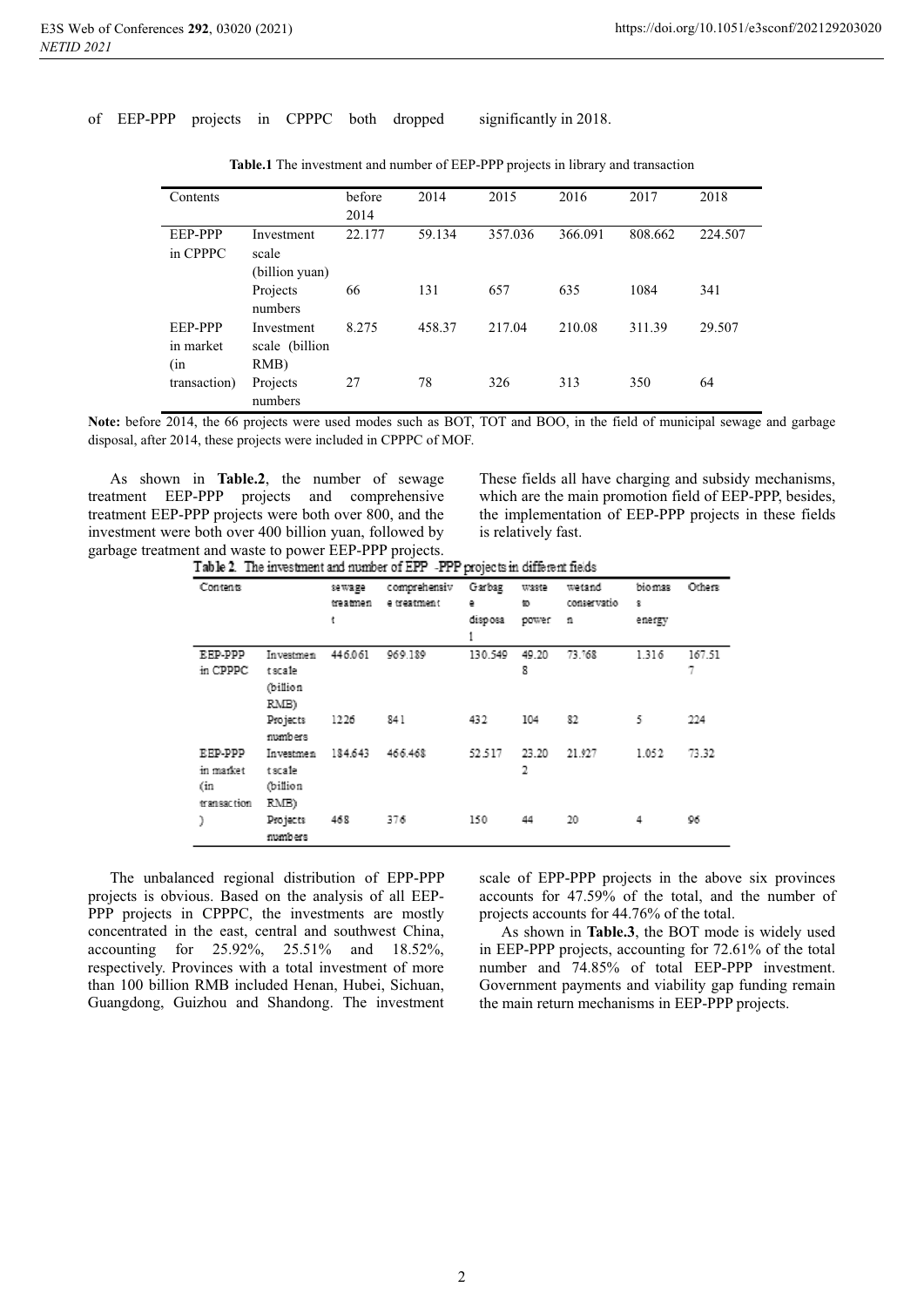| Table.3 Operation model situation of EEP-PPP projects |  |  |  |
|-------------------------------------------------------|--|--|--|
|-------------------------------------------------------|--|--|--|

|                          |                                      | BOT     | TOT+B   | TOT    | ROT    | B <sub>O</sub> O |       | O&M Others |
|--------------------------|--------------------------------------|---------|---------|--------|--------|------------------|-------|------------|
|                          |                                      |         | ОT      |        |        |                  |       |            |
| EEP-<br>PPP in<br>CPPPC  | Investment<br>scale<br>(billion RMB) | 1375.42 | 117.963 | 37.399 | 25.72  | 17.657           | 4.484 | 258.957    |
|                          | Projects<br>numbers                  | 2116    | 185     | 124    | 97     | 50               | 20    | 322        |
| EEP-<br>PPP in<br>market | Investment<br>scale (billion<br>RMB) | 603.414 | 61.445  | 19.072 | 11.080 | 9.742            | 0.415 | 116.96     |
| (in<br>transact<br>ion)  | Projects<br>numbers                  | 803     | 96      | 56     | 43     | 17               | 3     | 141        |

Note:BOT(Build-Operate-Transfer),TOT(Transfer-Operate-Transfer),ROT(Retrofit-Operate-Transfer), BOO (Building-Owning-Operation), O&M(Operations & Maintenance)

#### **2.2 Policy for EPP-PPP projects in China**

From 2014 to 2018, 34 policies were published in China to regulate and promote the implementation of PPP projects. According to the functions of policies, 4 policies were issued to promote the cooperation between the government and private capital, 14 policies were issued to strengthen PPP process management, 7 policies were published to prevent the risks of cooperation between the government and private capital, and 9 policies were issued to encourage and promote PPP implementation in regions.

> In March 2019, regions that account for more than 5 percent of their fiscal expenditure will not be allowed to start new government-funded programs.

In December 2018, it was proposed to explore the PPP model in accordance with the law and in compliance without increasing local government debt on the construction of wastefree cities.

In September 2018, it was proposed to standardize PPP models and adopt various methods to support PPP projects with significant ecological benefits.

In July 2017, it was proposed to fully implement the PPP model on sewage and garbage projects.

In October 2016, it was proposed to make the PPP model compulsory for new projects in various regions in the field of public services, such as the ecological environment

In September 2016, PPP projects on regional integrated agricultural and rural environmental governance were encouraged.

In April 2016, the central government special funds and financial funds give priority to the implementation of EEP- PPP projects.

In February 2016, the PPP model was promoted to carry out major projects in water pollution prevention and control.

In July 2015, special funds gave preferential support to PPP water pollution treatment projects

In April 2015, the implementation roadmap of PPP in the field of water pollution control was proposed.

**Fig. 1** Policy making of EEP-PPP in China

The main policies on the EEP-PPP projects were sorted out. In 2014, the policy on *Guidance on innovating investment and financing mechanisms in key*  *areas to encourage nongovernmental investment* was published, which proposed further innovation of investment and financing mechanisms in key areas such as public services and infrastructure construction. Then in 2015, the policy on *Guidance on promoting the model of cooperation between government and social capital in the field of public services* was published, which means the scope of application PPP projects were extended from infrastructure to public services. In the field of ecology and environmental protection, the policy on *Opinions on the implementation of public-private partnership (PPP) in water pollution prevention and control* was published by the MOF together with the Ministry of Ecology and Environment of China. The PPP implementation roadmap on water pollution treatment was systematically, comprehensively and accurately presented in this policy. Then some policies were gradually published to make EEP-PPP projects bloom in China as shown in **Fig.1**. From 2014 to 2019, the aim of policies on EEP-PPP projects was from encouragement to enforcement the use of PPP mode in the ecoenvironmental field, till 2018, the policies gradually became tighten.

#### **2.3 Market reaction on EEP-PPP projects in China**

By the end of 2018, 1,158 EEP-PPP projects were completed, with a total investment of 882.29 billion RMB. Comprehensive treatment EEP-PPP projects had the largest investment scale, accounting for 56.74% of the total investment, followed by sewage treatment EEP-PPP projects, accounting for 22.34%. The investment in garbage treatment, waste to power, wetland protection and biomass energy projects was relatively small as shown in **Table 2**. Social capital from state-owned enterprises accounted for the highest proportion, with the investment of 559.028 billion RMB, accounting for 68.66% of the total transaction EEP-PPP projects. Private enterprises was important participants in EEP-PPP market, with investment of 234.807 billion RMB, accounting for 28.84% of the total. The investment scale of EEP- PPP projects was relatively small, the investment scale under 500 million RMB accounted for more than 63% of the total. The EEP-PPP projects in the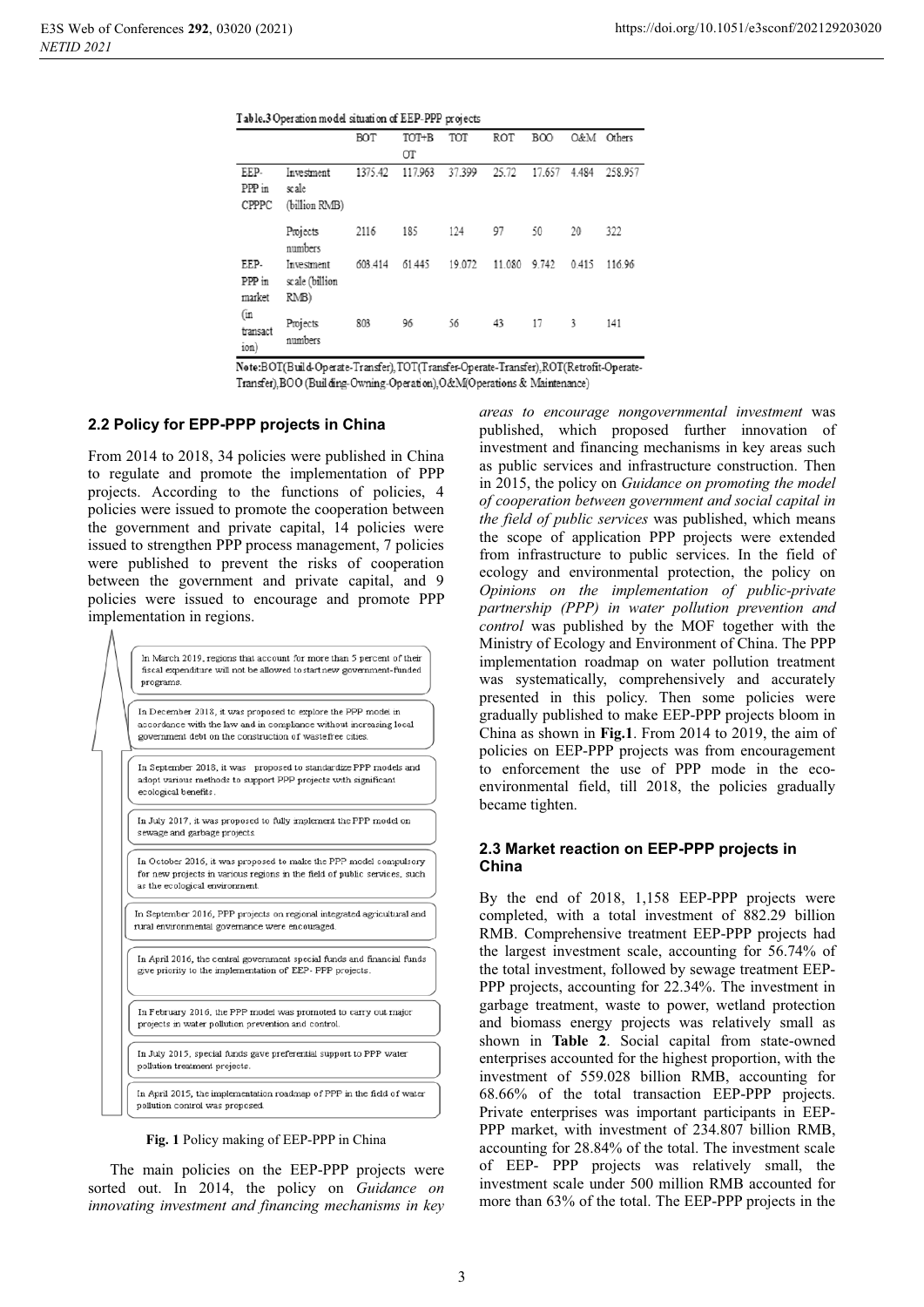BOT mode accounted for 69.34% of the total number and 73.40% of the total investment as shown in **Table 3**. As shown in **Table 4**, the number and scale of

government-paid projects accounted for 46.63% and 52.42%, respectively. The number and scale of viability gap funding projects accounted for 46.37% and 43.81%.

|  | Table.4 Return mechanism models in EEP-PPP projects |  |  |
|--|-----------------------------------------------------|--|--|
|  |                                                     |  |  |

|                            |                                   | Paid by<br>government | Viability Gap<br>Funding | User charges |
|----------------------------|-----------------------------------|-----------------------|--------------------------|--------------|
| EEP-PPP in<br><b>CPPPC</b> | Investment scale<br>(billion RMB) | 723.508               | 1009.935                 | 104.165      |
|                            | Projects numbers                  | 1111                  | 1447                     | 356          |
| EEP-PPP in<br>market       | Investment scale<br>(billion RMB) | 430.955               | 360.236                  | 30.938       |
| (in transaction)           | Projects numbers                  | 540                   | 537                      | 81           |

## **3 ACHIEVEMENTS AND DEFICIENCY OF CHINA`S EEP-PPP PROJECTS**

### **3.1 Achievements of EEP-PPP projects**

Firstly, to some extent, the promotion of EEP-PPP mode accelerated the process of ecological and environmental governance in China, especially in the field of municipal environmental infrastructure construction and comprehensive environmental treatment. In general, around one third of the projects were in EEP-PPP mode in the field of sewage treatment and garbage disposa in recent years. Secondly, it effectively supported China's ecological and environmental protection strategy. The EEP-PPP projects well supported the comprehensive treatment in river basins. By the end of 2018, there were 1,246 EEP-PPP projects related to ecological protection and restoration of the Yangtze river basin, and the investment was 812.985 billion RMB, accounting for 44.18% of the total investment in EEP-PPP project in CPPPC. Besides, it promoted multiple ecological and environmental management system. By the end of 2018, 984 enterprises participated in the EEP-PPP projects, among them, the number of state-owned and private enterprises accounted for 41.7% and 50.3%, respectively. Finally, the EEP-PPP projects contributed to social and economic development. By the end of 2018, 929 companies were established by EEP-PPP projects, which played a positive role in promoting local economic development and employment. Using the national income method, it is estimated that the investment of EEP-PPP projects in the implementation phase directly contributed to 3.2% of China's GDP and 0.2 % of economic growth from 2014 to 2018. If all the EEP-PPP project were in the implementation phase, the investment would contribute to 7.1% of China`s GDP and 0.5 % of economic growth.

### **3.2 Deficiency of EEP-PPP**

In practice, PPP participants such as the government and social capital tend to have a one-sided understanding of PPP. On the one hand, most governments only focus on the financing and construction, but tend to neglect of the

assessment and supervision, which are important for PPP project implementation (Pagoni, 2019). Some local governments even break the contract and fail to pay the fees on time and in full, which has a bad impact on the follow-up implementation and promotion of EEP-PPP projects (Liu, 2019). On the other hand, social capital generally only focuses on investment return, with ignoring the quality and maintenance services. EEP-PPP projects have a characteristic with low benefits and public welfare, which could be greatly affected by policies. However, the social capitals tend to chase maximum return. Then in the absence of a sound supervision and restraint mechanism for social capital, the environmental benefits of the EEP-PPP project are difficult to guarantee. Besides, the characteristic indexes linked to the effect of eco-environmental governance were not paid much attention in the performance assessment of EEP-PPP project. Therefore, it is difficult to achieve the expected effect of eco-environmental improvement. Last but not least, the relevant policies on EEP-PPP are mainly on encouragement and promotion, few policies were implemented and actually worked. For example, the use of special funds was not flexible, which only focused on supporting the fixed assets investment in the early construction phase, then the special funds would be difficult to provide continuous financial support for the follow-up operation and maintenance of EEP-PPP projects.

### **4 CONCLUSIONS**

Governments actively promoted the implementation of EEP-PPP projects in China since 2014. However, local governments tend to regard the PPP mode as a substitute for traditional financing platforms and a means of obtaining state policy support, then they not focus on their responsibilities in government management innovation and eco-environmental improvement in absence of key mechanisms and policies. Therefore, some suggestions were put forward to push the EEP-PPP projects return to the original intention. Firstly, performance management should become the focus of EEP-PPP projects, by establishing a payment mechanism completely linked to the output performance of the EEP-PPP project, especially the eco-environment